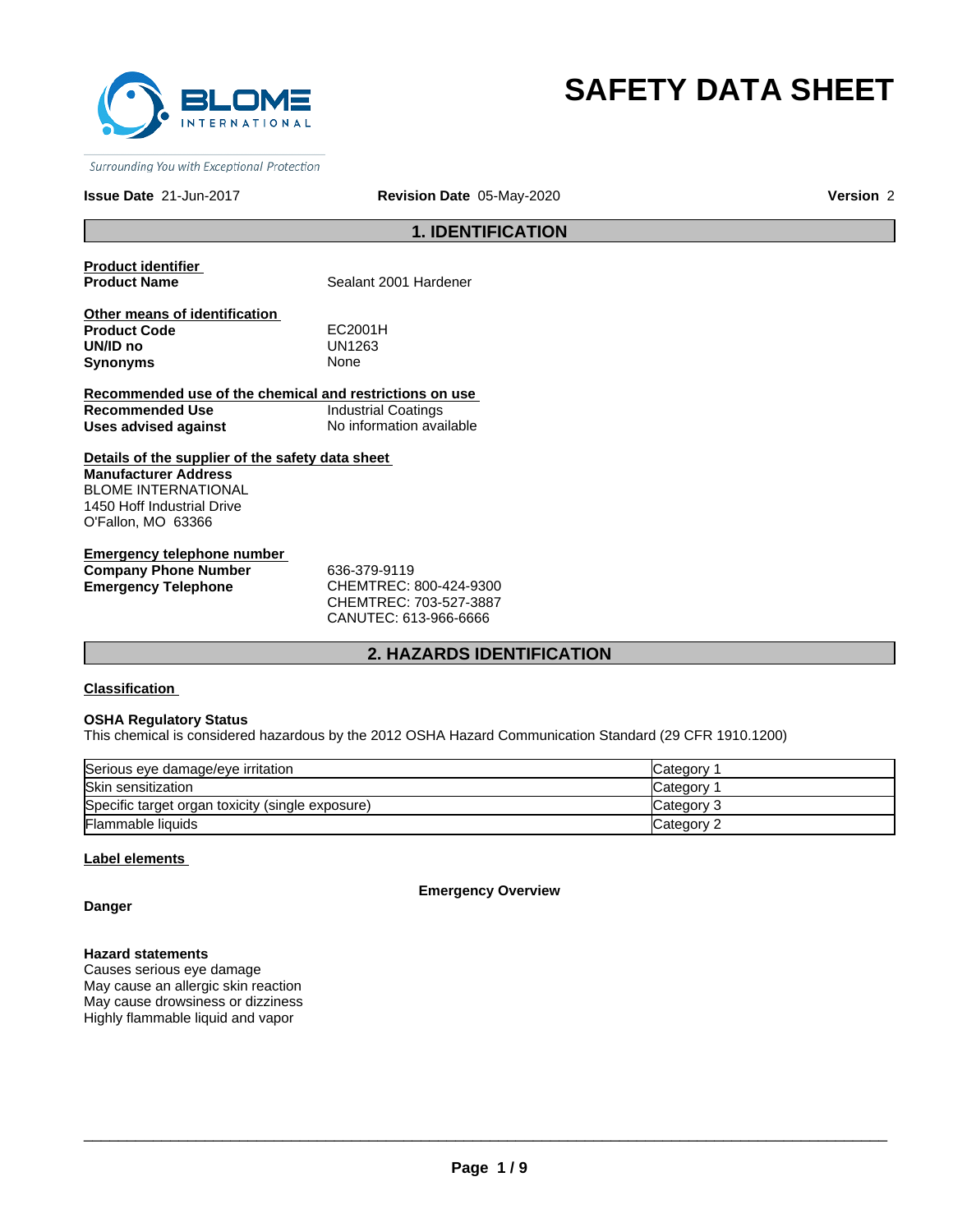

**Appearance** clear liquid **Physical state** liquid **Odor** Strong Solvent

 $\overline{\phantom{a}}$  ,  $\overline{\phantom{a}}$  ,  $\overline{\phantom{a}}$  ,  $\overline{\phantom{a}}$  ,  $\overline{\phantom{a}}$  ,  $\overline{\phantom{a}}$  ,  $\overline{\phantom{a}}$  ,  $\overline{\phantom{a}}$  ,  $\overline{\phantom{a}}$  ,  $\overline{\phantom{a}}$  ,  $\overline{\phantom{a}}$  ,  $\overline{\phantom{a}}$  ,  $\overline{\phantom{a}}$  ,  $\overline{\phantom{a}}$  ,  $\overline{\phantom{a}}$  ,  $\overline{\phantom{a}}$ 

#### **Precautionary Statements - Prevention**

Wear protective gloves/protective clothing/eye protection/face protection Avoid breathing dust/fume/gas/mist/vapors/spray Contaminated work clothing should not be allowed out of the workplace Use only outdoors or in a well-ventilated area Keep away from heat/sparks/open flames/hot surfaces. - No smoking Keep container tightly closed Ground/bond container and receiving equipment Use explosion-proof electrical/ ventilating / lighting/ mixing / equipment Use only non-sparking tools Take precautionary measures against static discharge Keep cool

### **Precautionary Statements - Response**

IF IN EYES: Rinse cautiously with water for several minutes. Remove contact lenses, if present and easy to do. Continue rinsing Immediately call a POISON CENTER or doctor/physician IF ON SKIN (or hair): Remove/Take off immediately all contaminated clothing. Rinse skin with water/shower If skin irritation or rash occurs: Get medical advice/attention Wash contaminated clothing before reuse IF INHALED: Remove victim to fresh air and keep at rest in a position comfortable for breathing Call a POISON CENTER or doctor/physician if you feel unwell In case of fire: Use CO2, dry chemical, or foam for extinction

#### **Precautionary Statements - Storage**

Store in a well-ventilated place. Keep container tightly closed Store locked up

#### **Precautionary Statements - Disposal**

Dispose of contents/container to an approved waste disposal plant

### **Hazards not otherwise classified (HNOC)**

Not applicable

## **Other Information**

May be harmful if swallowed.

#### **Unknown acute toxicity**

0% of the mixture consists of ingredient(s) of unknown toxicity

# **3. COMPOSITION/INFORMATION ON INGREDIENTS**

#### **Substance**

Not applicable

#### **Mixture**

| <b>Chemical Name</b>                                              | CAS No           | Weiaht-%               |
|-------------------------------------------------------------------|------------------|------------------------|
| Methyl<br>ethvl<br>. ketone                                       | 70<br>∡-9?⊹<br>ື | 60<br>$\sqrt{2}$<br>טע |
| $N-I3$<br>. 2-ethanediamine.<br>Trimethyoxysilyl)propyl]-<br>-3-1 | 1760-24-3        | 30<br>-<br>ັບ          |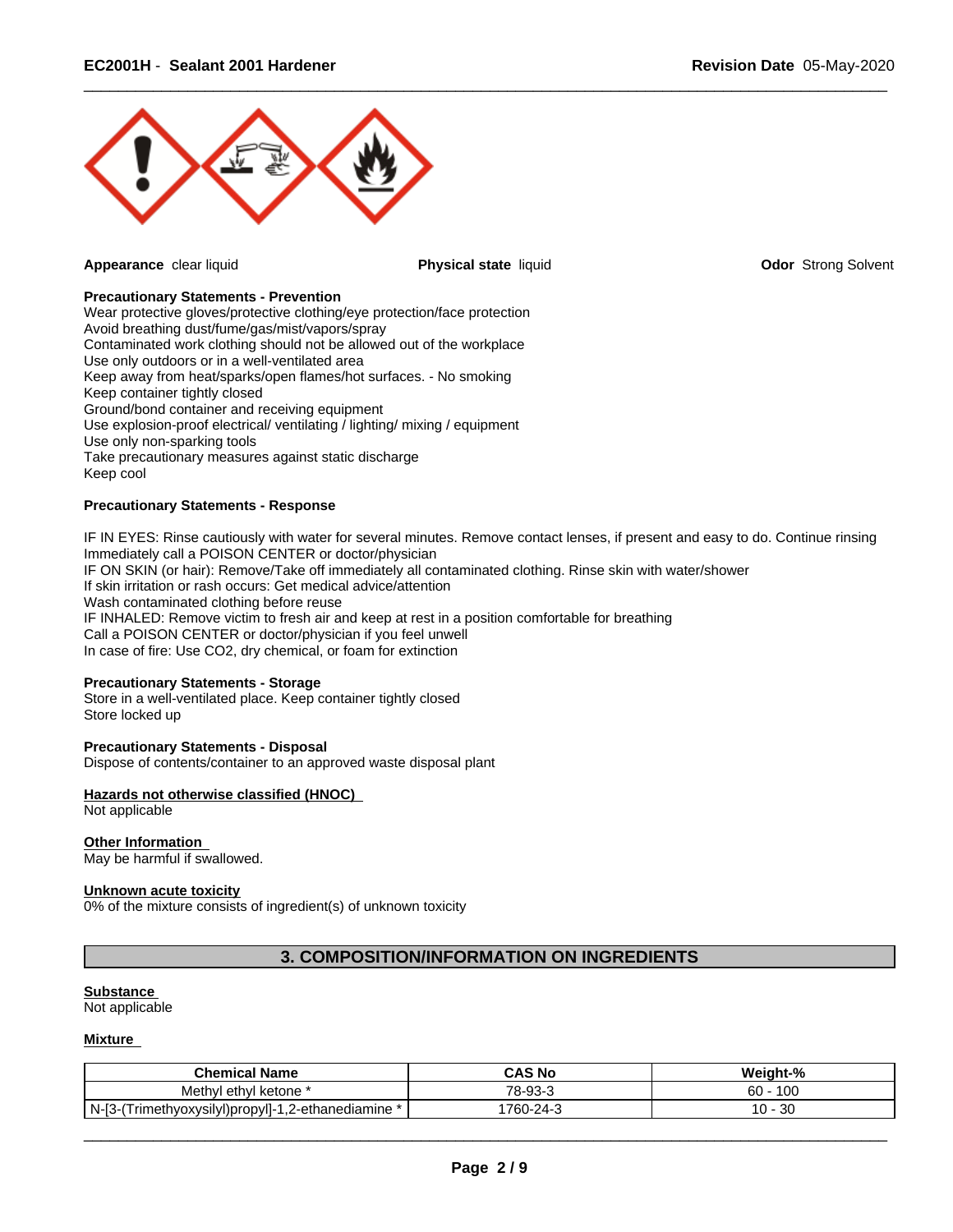\*The exact percentage (concentration) of composition has been withheld as a trade secret.

 $\overline{\phantom{a}}$  ,  $\overline{\phantom{a}}$  ,  $\overline{\phantom{a}}$  ,  $\overline{\phantom{a}}$  ,  $\overline{\phantom{a}}$  ,  $\overline{\phantom{a}}$  ,  $\overline{\phantom{a}}$  ,  $\overline{\phantom{a}}$  ,  $\overline{\phantom{a}}$  ,  $\overline{\phantom{a}}$  ,  $\overline{\phantom{a}}$  ,  $\overline{\phantom{a}}$  ,  $\overline{\phantom{a}}$  ,  $\overline{\phantom{a}}$  ,  $\overline{\phantom{a}}$  ,  $\overline{\phantom{a}}$ 

#### **4. FIRST AID MEASURES**

#### **Description of first aid measures**

| <b>General advice</b>                                       | In case of accident or unwellness, seek medical advice immediately (show directions for<br>use or safety data sheet if possible). If symptoms persist, call a physician.                                                                       |
|-------------------------------------------------------------|------------------------------------------------------------------------------------------------------------------------------------------------------------------------------------------------------------------------------------------------|
| Eye contact                                                 | Immediately flush with plenty of water. After initial flushing, remove any contact lenses and<br>continue flushing for at least 15 minutes. Keep eye wide open while rinsing. Call a physician<br>immediately.                                 |
| <b>Skin contact</b>                                         | Wash off immediately with soap and plenty of water while removing all contaminated<br>clothes and shoes. Wash contaminated clothing before reuse. If skin irritation persists, call<br>a physician.                                            |
| <b>Inhalation</b>                                           | Remove to fresh air. Call a physician. If breathing is irregular or stopped, administer<br>artificial respiration. Avoid direct contact with skin. Use barrier to give mouth-to-mouth<br>resuscitation. If symptoms persist, call a physician. |
| Ingestion                                                   | Call a physician or poison control center immediately. Do not induce vomiting without<br>medical advice. Rinse mouth. Never give anything by mouth to an unconscious person.                                                                   |
| Self-protection of the first aider                          | Remove all sources of ignition. Use personal protective equipment as required.                                                                                                                                                                 |
| Most important symptoms and effects, both acute and delayed |                                                                                                                                                                                                                                                |
| <b>Symptoms</b>                                             | May cause redness and tearing of the eyes. May result in permanent damage including<br>blindness. Drowsiness. Dizziness. May cause allergic skin reaction.                                                                                     |
|                                                             | Indication of any immediate medical attention and special treatment needed                                                                                                                                                                     |
| Note to physicians                                          | Treat symptomatically.                                                                                                                                                                                                                         |
|                                                             |                                                                                                                                                                                                                                                |

# **5. FIRE-FIGHTING MEASURES**

#### **Suitable extinguishing media**

Use extinguishing measures that are appropriate to local circumstances and the surrounding environment. Dry chemical, CO2, sand, earth, water spray or regular foam.

**Unsuitable extinguishing media** Do not use a solid water stream as it may scatter and spread fire.

#### **Specific hazards arising from the chemical**

Flammable. Thermal decomposition can lead to release of irritating and toxic gases and vapors.

**Hazardous combustion products**Carbon monoxide. Carbon dioxide (CO2). Hydrogen fluoride.

#### **Explosion data Sensitivity to Mechanical Impact** None. **Sensitivity to Static Discharge** May be ignited by heat, sparks or flames.

#### **Protective equipment and precautions for firefighters**

As in any fire, wear self-contained breathing apparatus pressure-demand, MSHA/NIOSH (approved or equivalent) and full protective gear. Burning produces heavy smoke. Avoid runoff to waterways and sewers.

### **6. ACCIDENTAL RELEASE MEASURES**

#### **Personal precautions, protective equipment and emergency procedures**

Personal precautions **Remove all sources of ignition.** Evacuate personnel to safe areas. Ensure adequate ventilation, especially in confined areas. Use personal protective equipment as required.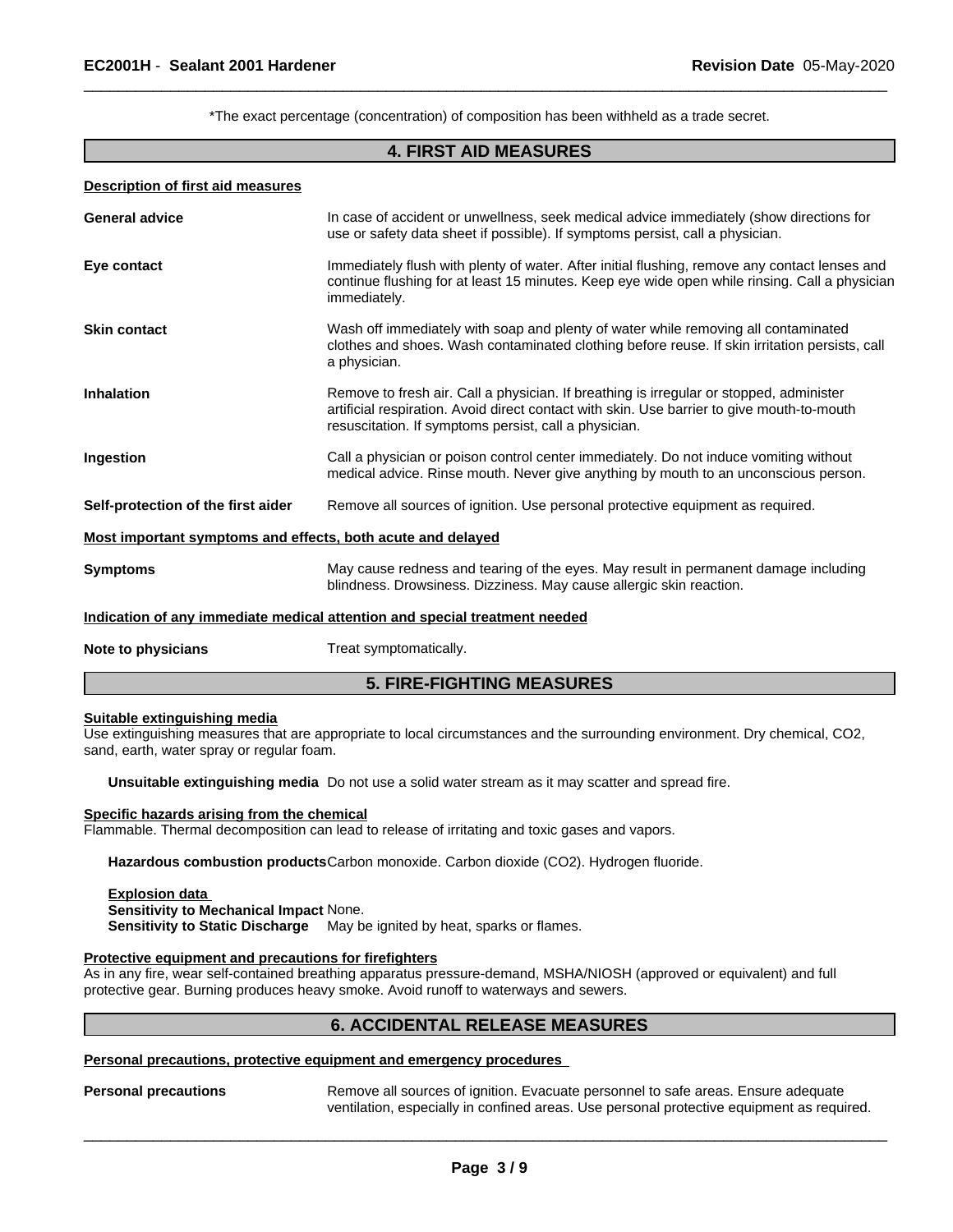|                                                              | Keep people away from and upwind of spill/leak.                                                                                                                                                                                                                                                                                                                                                                                                      |
|--------------------------------------------------------------|------------------------------------------------------------------------------------------------------------------------------------------------------------------------------------------------------------------------------------------------------------------------------------------------------------------------------------------------------------------------------------------------------------------------------------------------------|
| <b>Environmental precautions</b>                             |                                                                                                                                                                                                                                                                                                                                                                                                                                                      |
| <b>Environmental precautions</b>                             | Prevent further leakage or spillage if safe to do so. Prevent product from entering drains. Do<br>not flush into surface water or sanitary sewer system.                                                                                                                                                                                                                                                                                             |
| Methods and material for containment and cleaning up         |                                                                                                                                                                                                                                                                                                                                                                                                                                                      |
| <b>Methods for containment</b>                               | Prevent further leakage or spillage if safe to do so.                                                                                                                                                                                                                                                                                                                                                                                                |
| Methods for cleaning up                                      | Dam up. Soak up with inert absorbent material. Pick up and transfer to properly labeled<br>containers.                                                                                                                                                                                                                                                                                                                                               |
|                                                              | <b>7. HANDLING AND STORAGE</b>                                                                                                                                                                                                                                                                                                                                                                                                                       |
| <b>Precautions for safe handling</b>                         |                                                                                                                                                                                                                                                                                                                                                                                                                                                      |
| Advice on safe handling                                      | Ensure adequate ventilation, especially in confined areas. Keep away from heat, sparks,<br>flame and other sources of ignition (i.e., pilot lights, electric motors and static electricity).<br>Take precautionary measures against static discharges. Use spark-proof tools and<br>explosion-proof equipment. Use with local exhaust ventilation. Use personal protective<br>equipment as required. Do not breathe dust/fume/gas/mist/vapors/spray. |
| Conditions for safe storage, including any incompatibilities |                                                                                                                                                                                                                                                                                                                                                                                                                                                      |
| <b>Storage Conditions</b>                                    | Keep containers tightly closed in a cool, well-ventilated place. Keep in properly labeled<br>containers. Keep away from heat, sparks, flame and other sources of ignition (i.e., pilot<br>lights, electric motors and static electricity).                                                                                                                                                                                                           |
| Incompatible materials                                       | Strong acids. Strong bases. Strong oxidizing agents.                                                                                                                                                                                                                                                                                                                                                                                                 |
|                                                              | <b>8. EXPOSURE CONTROLS/PERSONAL PROTECTION</b>                                                                                                                                                                                                                                                                                                                                                                                                      |

 $\overline{\phantom{a}}$  ,  $\overline{\phantom{a}}$  ,  $\overline{\phantom{a}}$  ,  $\overline{\phantom{a}}$  ,  $\overline{\phantom{a}}$  ,  $\overline{\phantom{a}}$  ,  $\overline{\phantom{a}}$  ,  $\overline{\phantom{a}}$  ,  $\overline{\phantom{a}}$  ,  $\overline{\phantom{a}}$  ,  $\overline{\phantom{a}}$  ,  $\overline{\phantom{a}}$  ,  $\overline{\phantom{a}}$  ,  $\overline{\phantom{a}}$  ,  $\overline{\phantom{a}}$  ,  $\overline{\phantom{a}}$ 

#### **Control parameters**

# **Exposure Guidelines** .

| EADOUTT SUIGUITTUS   |                  |                            |                             |
|----------------------|------------------|----------------------------|-----------------------------|
| <b>Chemical Name</b> | <b>ACGIH TLV</b> | <b>OSHA PEL</b>            | <b>NIOSH IDLH</b>           |
| Methyl ethyl ketone  | STEL: 300 ppm    | TWA: 200 ppm               | IDLH: 3000 ppm              |
| 78-93-3              | TWA: 200 ppm     | TWA: 590 mg/m <sup>3</sup> | TWA: 200 ppm                |
|                      |                  |                            | TWA: 590 mg/m $3$           |
|                      |                  |                            | STEL: 300 ppm               |
|                      |                  |                            | STEL: 885 mg/m <sup>3</sup> |

*NIOSH IDLH Immediately Dangerous to Life or Health*

#### **Appropriate engineering controls**

#### **Engineering Controls** Showers Eyewash stations Ventilation systems.

#### **Individual protection measures, such as personal protective equipment**

| <b>Eye/face protection</b>            | Wear safety glasses with side shields (or goggles).                                                                                                                                                                                                                                                                              |
|---------------------------------------|----------------------------------------------------------------------------------------------------------------------------------------------------------------------------------------------------------------------------------------------------------------------------------------------------------------------------------|
| Skin and body protection              | Wear protective gloves and protective clothing.                                                                                                                                                                                                                                                                                  |
| <b>Respiratory protection</b>         | If exposure limits are exceeded or irritation is experienced, NIOSH/MSHA approved<br>respiratory protection should be worn. Positive-pressure supplied air respirators may be<br>required for high airborne contaminant concentrations. Respiratory protection must be<br>provided in accordance with current local regulations. |
| <b>General Hygiene Considerations</b> | Handle in accordance with good industrial hygiene and safety practice. When using do not                                                                                                                                                                                                                                         |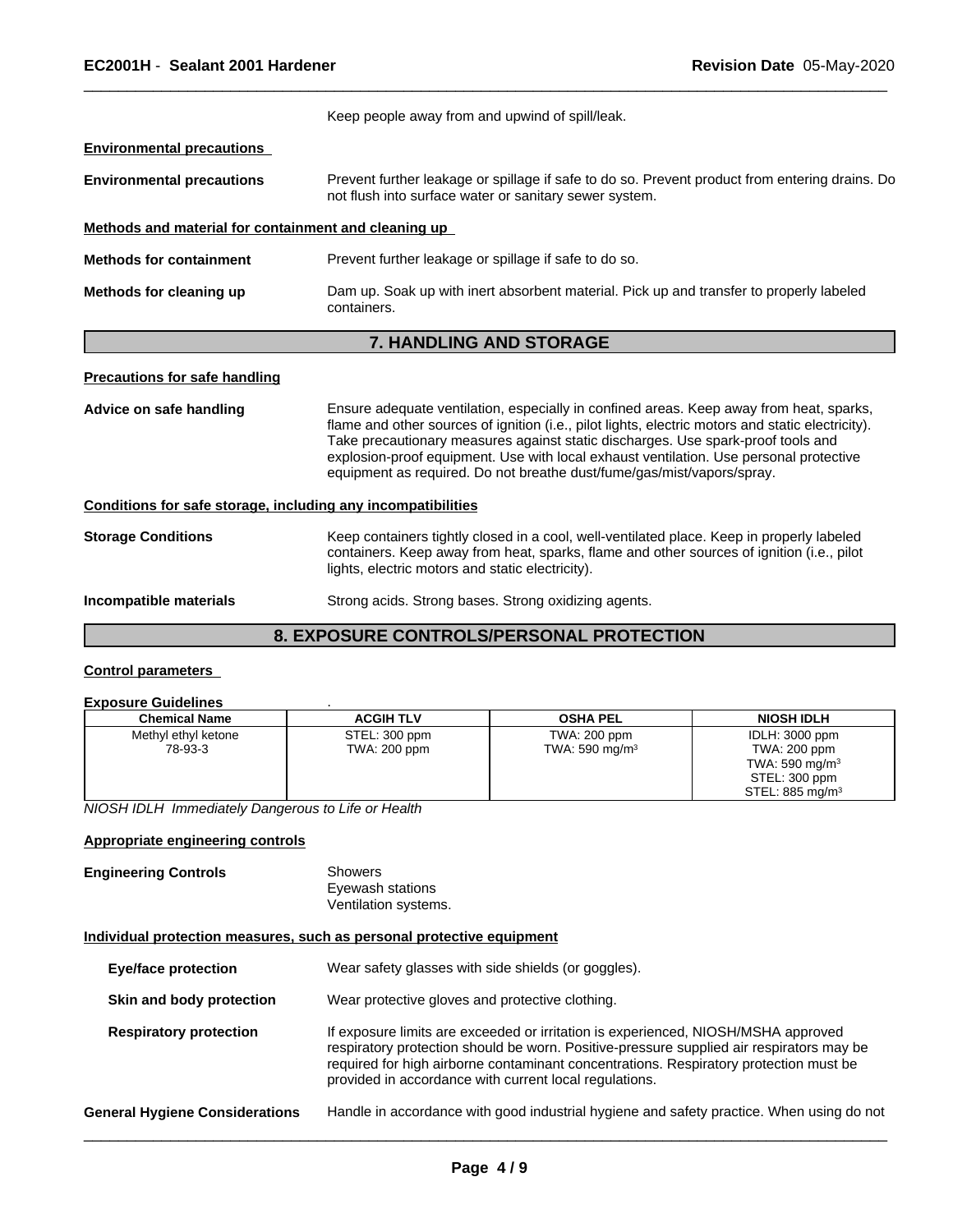eat, drink or smoke. Regular cleaning of equipment, work area and clothing is recommended.

 $\overline{\phantom{a}}$  ,  $\overline{\phantom{a}}$  ,  $\overline{\phantom{a}}$  ,  $\overline{\phantom{a}}$  ,  $\overline{\phantom{a}}$  ,  $\overline{\phantom{a}}$  ,  $\overline{\phantom{a}}$  ,  $\overline{\phantom{a}}$  ,  $\overline{\phantom{a}}$  ,  $\overline{\phantom{a}}$  ,  $\overline{\phantom{a}}$  ,  $\overline{\phantom{a}}$  ,  $\overline{\phantom{a}}$  ,  $\overline{\phantom{a}}$  ,  $\overline{\phantom{a}}$  ,  $\overline{\phantom{a}}$ 

# **9. PHYSICAL AND CHEMICAL PROPERTIES**

#### **Information on basic physical and chemical properties**

| <b>Physical state</b><br>Appearance<br>Color                                                                                                             | liquid<br>clear liquid<br>colorless or light yellow                                                                     | Odor<br><b>Odor threshold</b>    | <b>Strong Solvent</b><br>$<$ 1 ppm |
|----------------------------------------------------------------------------------------------------------------------------------------------------------|-------------------------------------------------------------------------------------------------------------------------|----------------------------------|------------------------------------|
| <b>Property</b><br>рH<br>Melting point / freezing point<br>Boiling point / boiling range                                                                 | <b>Values</b><br>No information available<br>No information available<br>> 77 °C / 171 °F                               | Remarks • Method                 |                                    |
| <b>Flash point</b><br><b>Evaporation rate</b><br><b>Flammability (solid, gas)</b><br><b>Flammability Limit in Air</b>                                    | -5 °C / 23 °F<br>> 1<br>No information available                                                                        | Pensky-Martens Closed Cup (PMCC) |                                    |
| <b>Upper flammability limit:</b><br>Lower flammability limit:<br>Vapor pressure<br>Vapor density                                                         | 11.5%<br>1.8%<br>70 mmHg<br>>1                                                                                          | @ 20 °C                          |                                    |
| <b>Relative density</b><br><b>Water solubility</b><br>Solubility in other solvents<br><b>Partition coefficient</b><br><b>Autoignition temperature</b>    | 0.93<br>partially soluble<br>No information available<br>No information available<br>No information available           |                                  |                                    |
| <b>Decomposition temperature</b><br><b>Kinematic viscosity</b><br><b>Dynamic viscosity</b><br><b>Explosive properties</b><br><b>Oxidizing properties</b> | No information available<br>$< 20$ mm $2/s$<br>No information available<br>Not an explosive<br>Not applicable           | @ 40 °C                          |                                    |
| <b>Other Information</b>                                                                                                                                 |                                                                                                                         |                                  |                                    |
| <b>Softening point</b><br><b>Molecular weight</b><br><b>VOC Content (%)</b><br><b>Density</b><br><b>Bulk density</b>                                     | No information available<br>No information available<br>465 g/L<br>No information available<br>No information available |                                  |                                    |

# **10. STABILITY AND REACTIVITY**

#### **Reactivity**

No data available

**Chemical stability** Stable under recommended storage conditions. **Possibility of Hazardous Reactions** None under normal processing. Hazardous polymerization Hazardous polymerization does not occur.

**Conditions to avoid** Heat, flames and sparks. **Incompatible materials** Strong acids. Strong bases. Strong oxidizing agents. **Hazardous Decomposition Products** Thermal decomposition can lead to release of irritating and toxic gases and vapors. Carbon monoxide. Carbon dioxide (CO2). Hydrogen fluoride.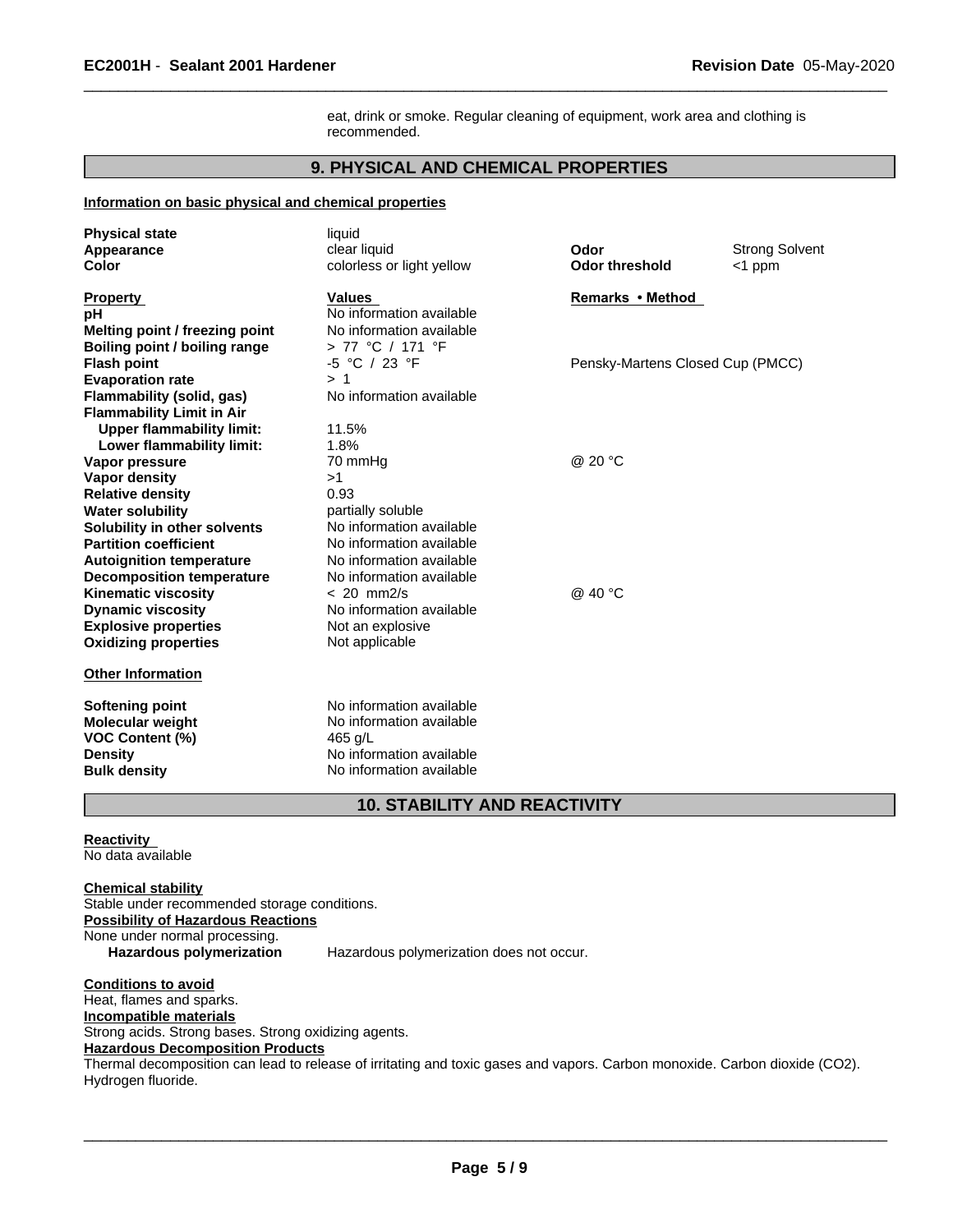# **11. TOXICOLOGICAL INFORMATION**

 $\overline{\phantom{a}}$  ,  $\overline{\phantom{a}}$  ,  $\overline{\phantom{a}}$  ,  $\overline{\phantom{a}}$  ,  $\overline{\phantom{a}}$  ,  $\overline{\phantom{a}}$  ,  $\overline{\phantom{a}}$  ,  $\overline{\phantom{a}}$  ,  $\overline{\phantom{a}}$  ,  $\overline{\phantom{a}}$  ,  $\overline{\phantom{a}}$  ,  $\overline{\phantom{a}}$  ,  $\overline{\phantom{a}}$  ,  $\overline{\phantom{a}}$  ,  $\overline{\phantom{a}}$  ,  $\overline{\phantom{a}}$ 

#### **Information on likely routes of exposure**

#### **Product Information**

| <b>Inhalation</b>   | May cause drowsiness or dizziness.                                                                                                                             |
|---------------------|----------------------------------------------------------------------------------------------------------------------------------------------------------------|
| Eye contact         | Corrosive to the eyes and may cause severe damage including blindness.                                                                                         |
| <b>Skin contact</b> | Repeated or prolonged skin contact may cause allergic reactions with susceptible persons.<br>Prolonged skin contact may defat the skin and produce dermatitis. |

**Ingestion** Based on available data, the classification criteria are not met.

| <b>Chemical Name</b> | Oral LD50                                                                | Dermal LD50                    | <b>Inhalation LC50</b>  |
|----------------------|--------------------------------------------------------------------------|--------------------------------|-------------------------|
| Methyl ethyl ketone  | $= 2483$ mg/kg (Rat) = 2737 mg/kg                                        | $= 5000$ mg/kg (Rabbit) = 6480 | $= 11700$ ppm (Rat) 4 h |
| 178-93-3             | Rat                                                                      | mg/kg (Rabbit)                 |                         |
|                      | $N-[3-(Trimethyloxysilyl)propyl]-1,2-et]=2413 mg/kg (Rat)=7460 \mu L/kg$ |                                |                         |
| <b>Ihanediamine</b>  | Rat i                                                                    |                                |                         |
| 1760-24-3            |                                                                          |                                |                         |

#### **Information on toxicological effects**

**Symptoms** May result in permanent damage including blindness. May cause redness and tearing of the eyes. May cause an allergic skin reaction. Vapors may cause drowsiness and dizziness.

#### **Delayed and immediate effects as well as chronic effects from short and long-term exposure**

| Based on available data, the classification criteria are not met.                 |
|-----------------------------------------------------------------------------------|
| Based on available data, the classification criteria are not met.                 |
| Based on available data, the classification criteria are not met.                 |
| Based on available data, the classification criteria are not met.                 |
| Respiratory system. Central nervous system.                                       |
| Based on available data, the classification criteria are not met.                 |
| Avoid repeated exposure. Repeated or prolonged overexposure to solvents may cause |
| permanent damage to the nervous system.                                           |
| Central nervous system, Eyes, Respiratory system, Skin.                           |
| Based on available data, the classification criteria are not met.                 |
|                                                                                   |

#### **Numerical measures of toxicity - Product Information**

**The following values are calculated based on chapter 3.1 of the GHS document** .

| ATEmix (oral)             | 2,979.00 mg/kg |  |
|---------------------------|----------------|--|
| ATEmix (dermal)           | 6,667.00 mg/kg |  |
| ATEmix (inhalation-vapor) | 15,600.00 mg/l |  |

# **12. ECOLOGICAL INFORMATION**

#### **Ecotoxicity**

| <b>Chemical Name</b> | Algae/aguatic plants | Fish                            | Crustacea                        |
|----------------------|----------------------|---------------------------------|----------------------------------|
| Methyl ethyl ketone  |                      | 3130 - 3320: 96 h Pimephales    | 5091: 48 h Daphnia magna mg/L    |
| 78-93-3              |                      | promelas mg/L LC50 flow-through | EC50 4025 - 6440: 48 h Daphnia   |
|                      |                      |                                 | magna mg/L EC50 Static 520: 48 h |
|                      |                      |                                 | Daphnia magna mg/L EC50          |

#### **Persistence and degradability**

No information available.

#### **Bioaccumulation**

Not likely to bioaccumulate.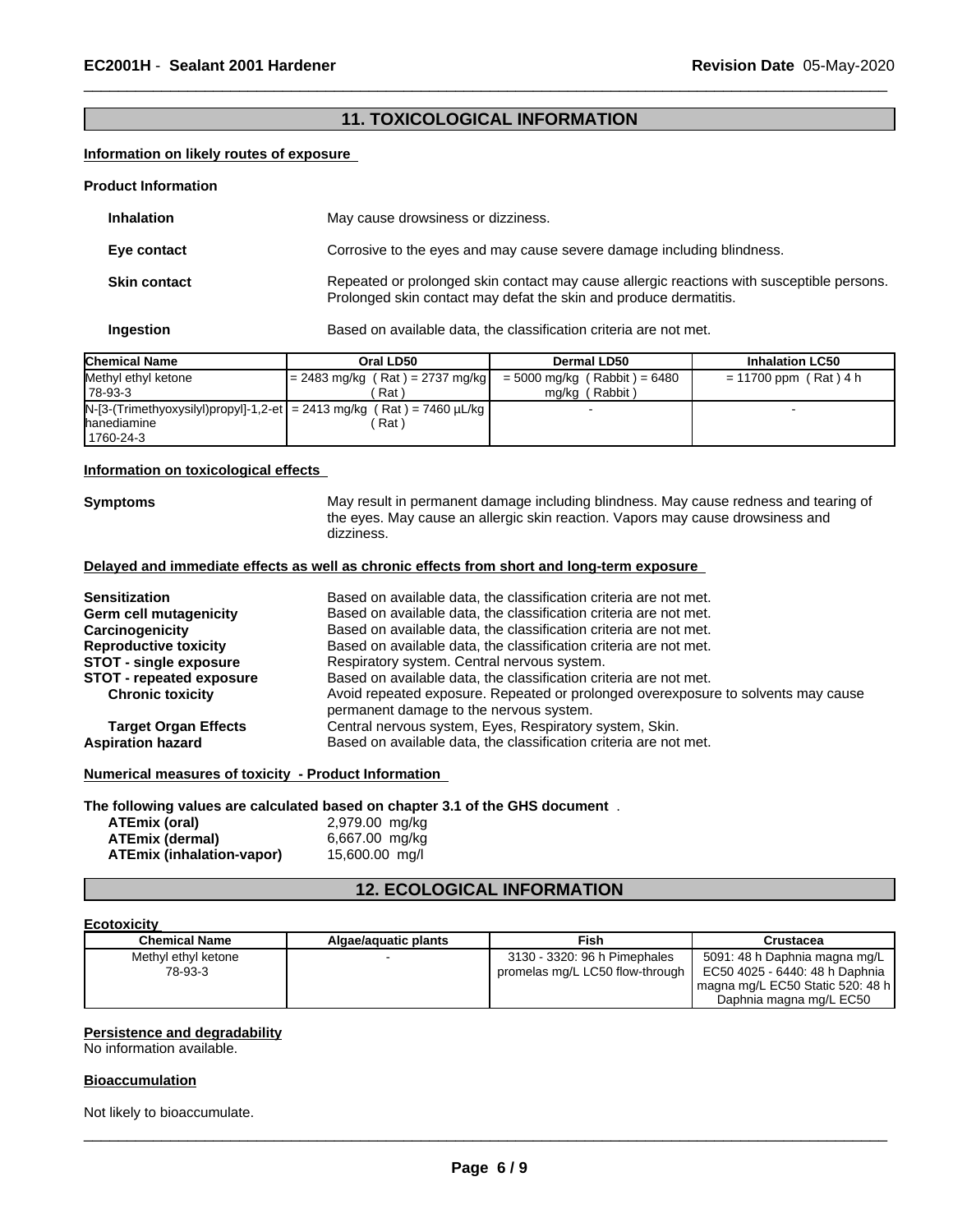| <b>Chemical Name</b> | <b>Partition coefficient</b><br>п. |
|----------------------|------------------------------------|
| Methyl ethyl ketone  | υ.υ                                |
| 78-93-3              |                                    |

**13. DISPOSAL CONSIDERATIONS**

 $\overline{\phantom{a}}$  ,  $\overline{\phantom{a}}$  ,  $\overline{\phantom{a}}$  ,  $\overline{\phantom{a}}$  ,  $\overline{\phantom{a}}$  ,  $\overline{\phantom{a}}$  ,  $\overline{\phantom{a}}$  ,  $\overline{\phantom{a}}$  ,  $\overline{\phantom{a}}$  ,  $\overline{\phantom{a}}$  ,  $\overline{\phantom{a}}$  ,  $\overline{\phantom{a}}$  ,  $\overline{\phantom{a}}$  ,  $\overline{\phantom{a}}$  ,  $\overline{\phantom{a}}$  ,  $\overline{\phantom{a}}$ 

#### **Other adverse effects**

No information available

|                                               | IVI PIUI VUAL VUIIVIPLIVAIIVIIV |                                                                                           |                               |                               |
|-----------------------------------------------|---------------------------------|-------------------------------------------------------------------------------------------|-------------------------------|-------------------------------|
| Waste treatment methods<br>Disposal of wastes | 261).                           | This material, as supplied, is a hazardous waste according to federal regulations (40 CFR |                               |                               |
| Contaminated packaging                        |                                 | Do not reuse container.                                                                   |                               |                               |
| US EPA Waste Number                           | D001 D035 U159                  |                                                                                           |                               |                               |
| <b>Chemical Name</b>                          | <b>RCRA</b>                     | <b>RCRA - Basis for Listing</b>                                                           | <b>RCRA - D Series Wastes</b> | <b>RCRA - U Series Wastes</b> |
| Methyl ethyl ketone<br>78-93-3                | U159                            | Included in waste streams:<br>F005, F039                                                  | 200.0 mg/L regulatory level   | U159                          |

This product contains one or more substances that are listed with the State of California as a hazardous waste.

| <b>Chemical Name</b><br>Methyl ethyl ketone<br>78-93-3                                                                                                                                               |                                                                                 | <b>California Hazardous Waste Status</b><br>Toxic mixture of acetone, methyl acetate, and methyl alcohol<br>Ignitable mixture of acetone, methyl acetate, and methyl alcohol |  |  |
|------------------------------------------------------------------------------------------------------------------------------------------------------------------------------------------------------|---------------------------------------------------------------------------------|------------------------------------------------------------------------------------------------------------------------------------------------------------------------------|--|--|
|                                                                                                                                                                                                      |                                                                                 |                                                                                                                                                                              |  |  |
| <b>DOT</b><br>UN/ID no<br>Proper shipping name<br><b>Hazard Class</b><br><b>Packing Group</b><br><b>Special Provisions</b><br><b>Description</b><br><b>Emergency Response Guide</b><br><b>Number</b> | <b>UN1263</b><br>Paint<br>3<br>Ш<br>UN1263, Paint, 3, II<br>128                 | 149, 367, 383, B52, B131, IB2, T4, TP1, TP8, TP28                                                                                                                            |  |  |
| <b>TDG</b><br>UN/ID no<br>Proper shipping name<br><b>Hazard Class</b><br><b>Packing Group</b><br><b>Description</b>                                                                                  | <b>UN1263</b><br>Paint<br>3<br>Ш<br>UN1263, Paint, 3, II                        |                                                                                                                                                                              |  |  |
| <b>IATA</b><br>UN/ID no<br>Proper shipping name<br><b>Hazard Class</b><br><b>Packing Group</b><br><b>ERG Code</b><br><b>Special Provisions</b><br><b>Description</b>                                 | <b>UN1263</b><br>Paint<br>3<br>Ш<br>3L<br>A3, A72, A192<br>UN1263, Paint, 3, II |                                                                                                                                                                              |  |  |
| <b>IMDG</b><br>UN/ID no<br>Proper shipping name<br><b>Hazard Class</b><br><b>Packing Group</b><br>EmS-No                                                                                             | <b>UN1263</b><br>Paint<br>3<br>Ш<br>$F-E$ , S-E                                 |                                                                                                                                                                              |  |  |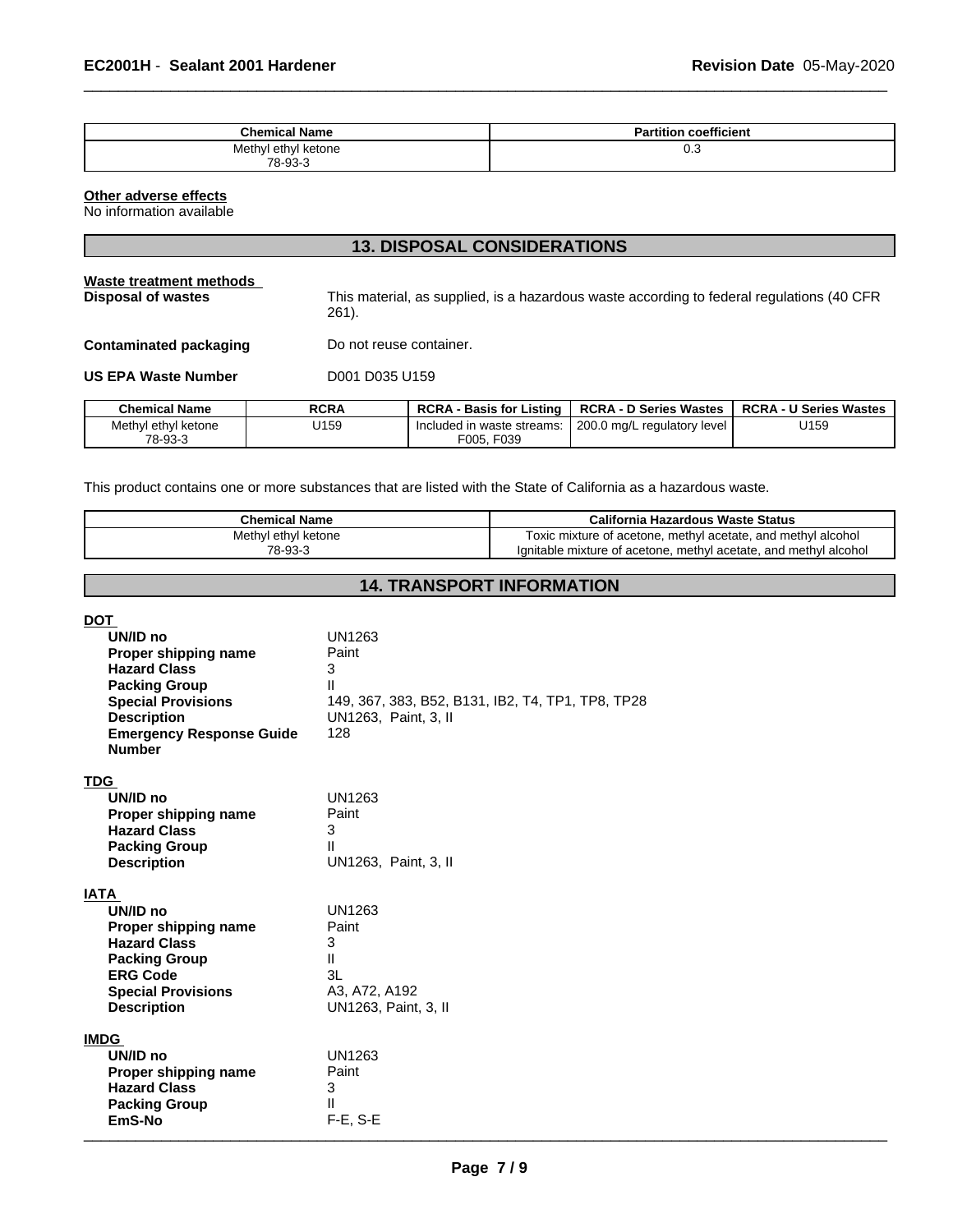| <b>Special Provisions</b> | 163. 223. 955                    |
|---------------------------|----------------------------------|
| <b>Description</b>        | UN1263, Paint, 3, II (-5°C c.c.) |

# **15. REGULATORY INFORMATION**

 $\overline{\phantom{a}}$  ,  $\overline{\phantom{a}}$  ,  $\overline{\phantom{a}}$  ,  $\overline{\phantom{a}}$  ,  $\overline{\phantom{a}}$  ,  $\overline{\phantom{a}}$  ,  $\overline{\phantom{a}}$  ,  $\overline{\phantom{a}}$  ,  $\overline{\phantom{a}}$  ,  $\overline{\phantom{a}}$  ,  $\overline{\phantom{a}}$  ,  $\overline{\phantom{a}}$  ,  $\overline{\phantom{a}}$  ,  $\overline{\phantom{a}}$  ,  $\overline{\phantom{a}}$  ,  $\overline{\phantom{a}}$ 

| <b>International Inventories</b> |          |
|----------------------------------|----------|
| <b>TSCA</b>                      | Complies |
| <b>DSL/NDSL</b>                  | Complies |
| <b>EINECS/ELINCS</b>             | Complies |
| <b>IECSC</b>                     | Complies |
| <b>KECL</b>                      | Complies |
| <b>PICCS</b>                     | Complies |
| <b>AICS</b>                      | Complies |
|                                  |          |

**Legend:** 

**TSCA** - United States Toxic Substances Control Act Section 8(b) Inventory **DSL/NDSL** - Canadian Domestic Substances List/Non-Domestic Substances List **EINECS/ELINCS** - European Inventory of Existing Chemical Substances/European List of Notified Chemical Substances **ENCS** - Japan Existing and New Chemical Substances **IECSC** - China Inventory of Existing Chemical Substances **KECL** - Korean Existing and Evaluated Chemical Substances **PICCS** - Philippines Inventory of Chemicals and Chemical Substances **AICS** - Australian Inventory of Chemical Substances

#### **US Federal Regulations**

#### **SARA 313**

Section 313 of Title III of the Superfund Amendments and Reauthorization Act of 1986 (SARA). This product does not contain any chemicals which are subject to the reporting requirements of the Act and Title 40 of the Code of Federal Regulations, Part 372

| <b>SARA 311/312 Hazard Categories</b> |
|---------------------------------------|
|---------------------------------------|

| Acute health hazard               | Yes |  |
|-----------------------------------|-----|--|
| Chronic Health Hazard             | Yes |  |
| Fire hazard                       | Yes |  |
| Sudden release of pressure hazard | No. |  |
| Reactive Hazard                   | Nο  |  |

#### **CWA (Clean Water Act)**

This product does not contain any substances regulated as pollutants pursuant to the Clean Water Act (40 CFR 122.21 and 40 CFR 122.42)

# **CERCLA**

This material, as supplied, contains one or more substances regulated as a hazardous substance under the Comprehensive Environmental Response Compensation and Liability Act (CERCLA) (40 CFR 302)

| <b>Chemical Name</b>     | <b>Hazardous Substances RQs</b> | <b>CERCLA/SARA RQ</b> | <b>Reportable Quantity (RQ)</b> |
|--------------------------|---------------------------------|-----------------------|---------------------------------|
| Methyl<br>l ethyl ketone | 5000 lb                         |                       | RQ 5000 lb final RQ             |
| 78-93-3                  |                                 |                       | RQ 2270 kg final RQ             |

#### **US State Regulations**

#### **California Proposition 65**

This product does not contain any Proposition 65 chemicals

#### **U.S. State Right-to-Know Regulations**

| <b>Chemical Name</b>                  | <b>New</b><br>Jersev | ssachusetts | Pennsylvania |
|---------------------------------------|----------------------|-------------|--------------|
| Methyl<br>ethvl<br>l ketone<br>$\sim$ |                      |             | . .          |
| 78-93-3                               |                      |             |              |

**U.S. EPA Label Information** 

**EPA Pesticide Registration Number** Not applicable

# **16. OTHER INFORMATION, INCLUDING DATE OF PREPARATION OF THE LAST REVISION**